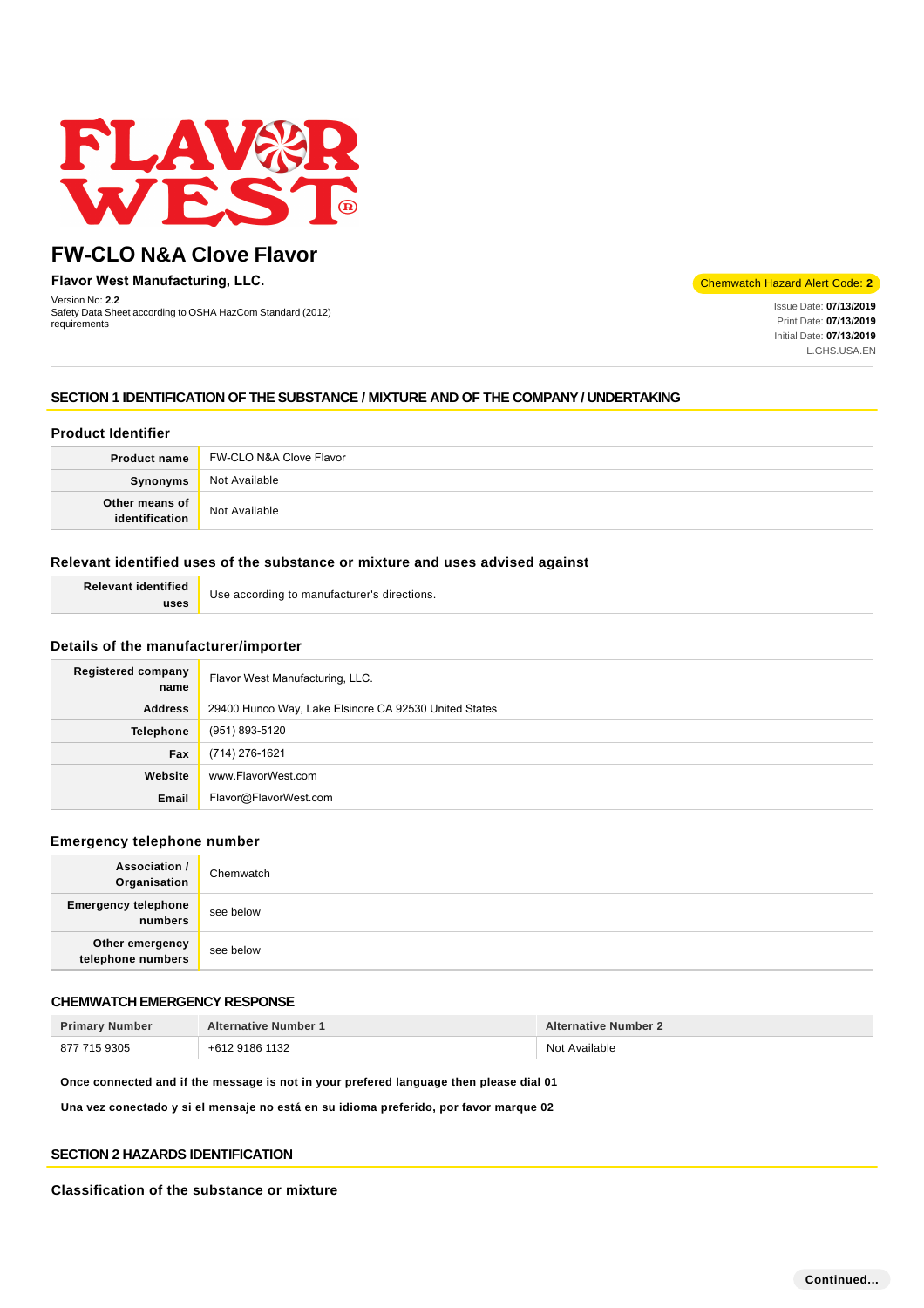#### Issue Date: **07/13/2019**  Print Date: **07/13/2019**

|                                              | <b>FW-CLO N&amp;A Clove Flavor</b><br>$\frac{1}{2}$ in the Date: $\frac{1}{2}$ is $\frac{1}{2}$ in the Date: |
|----------------------------------------------|--------------------------------------------------------------------------------------------------------------|
| O<br>O                                       |                                                                                                              |
| <b>GHS Classification</b>                    | Eye Irritation Category 2A                                                                                   |
| <b>Label elements</b>                        |                                                                                                              |
| <b>GHS label elements</b>                    |                                                                                                              |
| <b>SIGNAL WORD</b>                           | <b>WARNING</b>                                                                                               |
| Hazard statement(s)                          |                                                                                                              |
| H319                                         | Causes serious eye irritation                                                                                |
| <b>Precautionary statement(s) Prevention</b> |                                                                                                              |
| P280                                         | Wear protective gloves/protective clothing/eye protection/face protection.                                   |
|                                              |                                                                                                              |

# **Precautionary statement(s) Response**

| P305+P351+P338 | IF IN EYES: Rinse cautiously with water for several minutes. Remove contact lenses, if present and easy to do. Continue<br>rinsing. |
|----------------|-------------------------------------------------------------------------------------------------------------------------------------|
| P337+P313      | If eye irritation persists: Get medical advice/attention.                                                                           |

# **Precautionary statement(s) Storage**

# **Precautionary statement(s) Disposal**

# **SECTION 3 COMPOSITION / INFORMATION ON INGREDIENTS**

# **Substances**

See section below for composition of Mixtures

# **Mixtures**

| <b>CAS No</b> | %[weight] | <b>Name</b>      |
|---------------|-----------|------------------|
| 57-55-6       | 90-100    | propylene glycol |
| 8000-34-8     | $5 - 10$  | oil of cloves    |

The specific chemical identity and/or exact percentage (concentration) of composition has been withheld as a trade secret.

# **SECTION 4 FIRST AID MEASURES**

# **Description of first aid measures**

| <b>Eye Contact</b>  | If this product comes in contact with the eyes:<br>▶ Wash out immediately with fresh running water.<br>Ensure complete irrigation of the eye by keeping eyelids apart and away from eye and moving the eyelids by occasionally<br>lifting the upper and lower lids.<br>► Seek medical attention without delay; if pain persists or recurs seek medical attention.<br>▶ Removal of contact lenses after an eye injury should only be undertaken by skilled personnel. |
|---------------------|----------------------------------------------------------------------------------------------------------------------------------------------------------------------------------------------------------------------------------------------------------------------------------------------------------------------------------------------------------------------------------------------------------------------------------------------------------------------|
| <b>Skin Contact</b> | If skin contact occurs:<br>Inmediately remove all contaminated clothing, including footwear.<br>Flush skin and hair with running water (and soap if available).<br>▶ Seek medical attention in event of irritation.                                                                                                                                                                                                                                                  |
| Inhalation          | If fumes or combustion products are inhaled remove from contaminated area.<br>Lay patient down. Keep warm and rested.                                                                                                                                                                                                                                                                                                                                                |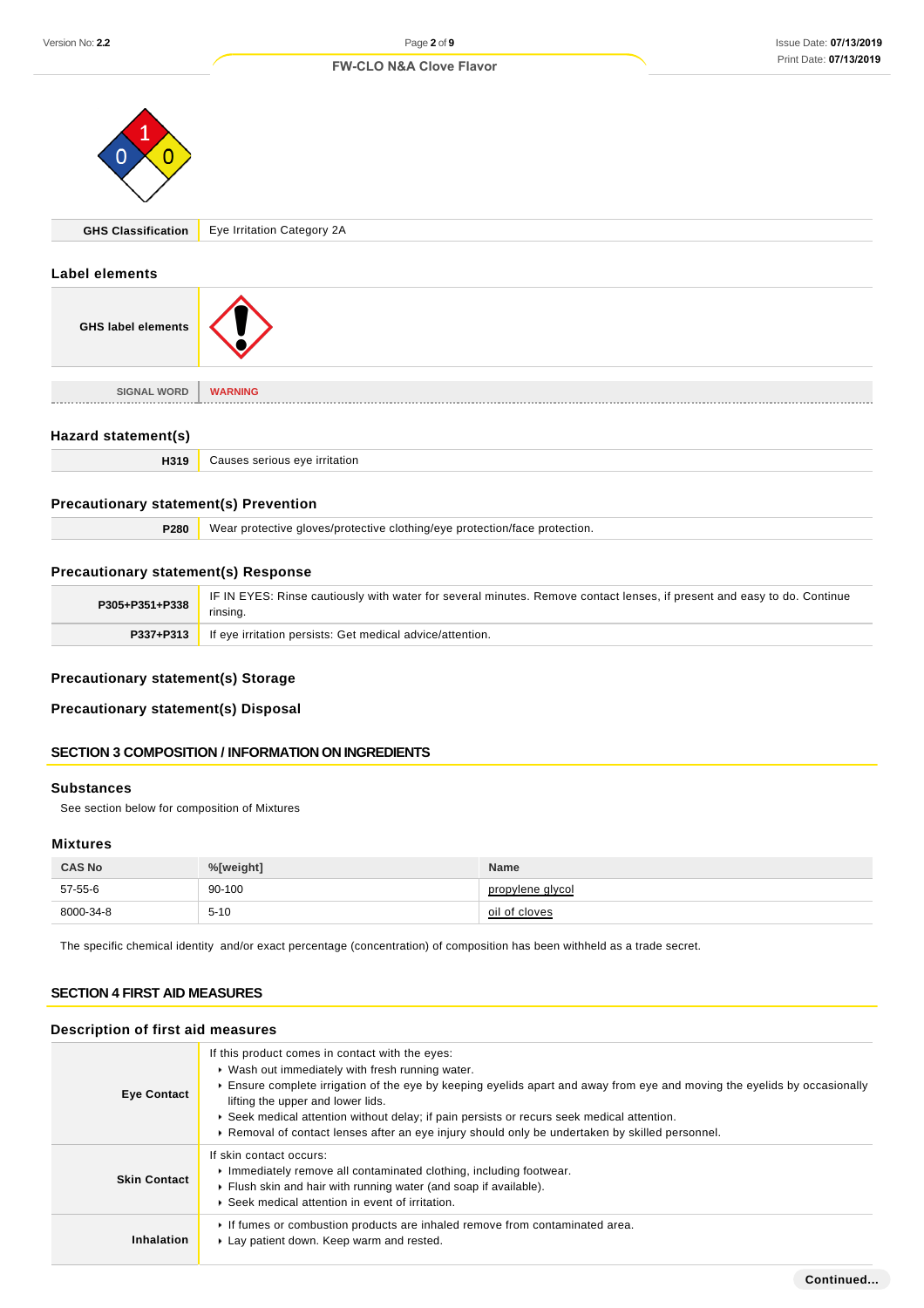|           | ▶ Prostheses such as false teeth, which may block airway, should be removed, where possible, prior to initiating first aid<br>procedures.<br>Apply artificial respiration if not breathing, preferably with a demand valve resuscitator, bag-valve mask device, or pocket<br>mask as trained. Perform CPR if necessary.<br>Transport to hospital, or doctor.                                                                                                                                        |
|-----------|-----------------------------------------------------------------------------------------------------------------------------------------------------------------------------------------------------------------------------------------------------------------------------------------------------------------------------------------------------------------------------------------------------------------------------------------------------------------------------------------------------|
| Ingestion | If swallowed do <b>NOT</b> induce vomiting.<br>If vomiting occurs, lean patient forward or place on left side (head-down position, if possible) to maintain open airway and<br>prevent aspiration.<br>• Observe the patient carefully.<br>▶ Never give liquid to a person showing signs of being sleepy or with reduced awareness; i.e. becoming unconscious.<br>Give water to rinse out mouth, then provide liquid slowly and as much as casualty can comfortably drink.<br>▶ Seek medical advice. |

### **Indication of any immediate medical attention and special treatment needed**

- Polyethylene glycols are generally poorly absorbed orally and are mostly unchanged by the kidney.
- Dermal absorption can occur across damaged skin (e.g. through burns) leading to increased osmolality, anion gap metabolic acidosis, elevated calcium, low ionised calcium, CNS depression and renal failure.

**Treatment consists of supportive care.** 

[Ellenhorn and Barceloux: Medical Toxicology]

Propylene glycol is primarily a CNS depressant in large doses and may cause hypoglycaemia, lactic acidosis and seizures.

▶ The usual measures are supportive care and decontamination (Ipecac/ lavage/ activated charcoal/ cathartics), within 2 hours of exposure should suffice.

Check the anion gap, arterial pH, renal function and glucose levels.

Ellenhorn and Barceloux: Medical Toxicology

# **SECTION 5 FIREFIGHTING MEASURES**

# **Extinguishing media**

| Alcohol stable foam.<br>Dry chemical powder.<br>▶ BCF (where regulations permit).<br>Carbon dioxide. |
|------------------------------------------------------------------------------------------------------|
|                                                                                                      |

### **Special hazards arising from the substrate or mixture**

| Fire Incompatibility | Avoid contamination with oxidising agents i.e. nitrates, oxidising acids, chlorine bleaches, pool chlorine etc. as ignition may<br>result |
|----------------------|-------------------------------------------------------------------------------------------------------------------------------------------|
|----------------------|-------------------------------------------------------------------------------------------------------------------------------------------|

# **Advice for firefighters**

| <b>Fire Fighting</b>         | Alert Fire Brigade and tell them location and nature of hazard.<br>▶ Wear full body protective clothing with breathing apparatus.<br>▶ Prevent, by any means available, spillage from entering drains or water course.<br>▶ Use water delivered as a fine spray to control fire and cool adjacent area. |
|------------------------------|---------------------------------------------------------------------------------------------------------------------------------------------------------------------------------------------------------------------------------------------------------------------------------------------------------|
| <b>Fire/Explosion Hazard</b> | ∙ Combustible.<br>Slight fire hazard when exposed to heat or flame.<br>► Heating may cause expansion or decomposition leading to violent rupture of containers.<br>• On combustion, may emit toxic fumes of carbon monoxide (CO).                                                                       |

# **SECTION 6 ACCIDENTAL RELEASE MEASURES**

# **Personal precautions, protective equipment and emergency procedures**

| <b>Minor Spills</b> | ▶ Remove all ignition sources.<br>• Clean up all spills immediately.                                             |             | Avoid breathing vapours and contact with skin and eyes.<br>► Control personal contact with the substance, by using protective equipment. |            |                    |
|---------------------|------------------------------------------------------------------------------------------------------------------|-------------|------------------------------------------------------------------------------------------------------------------------------------------|------------|--------------------|
| <b>Major Spills</b> | Chemical Class: alcohols and glycols<br>For release onto land: recommended sorbents listed in order of priority. |             |                                                                                                                                          |            |                    |
|                     | SORBENT<br><b>TYPE</b>                                                                                           | <b>RANK</b> | APPLICATION                                                                                                                              | COLLECTION | <b>LIMITATIONS</b> |
|                     | <b>LAND SPILL - SMALL</b>                                                                                        |             |                                                                                                                                          |            |                    |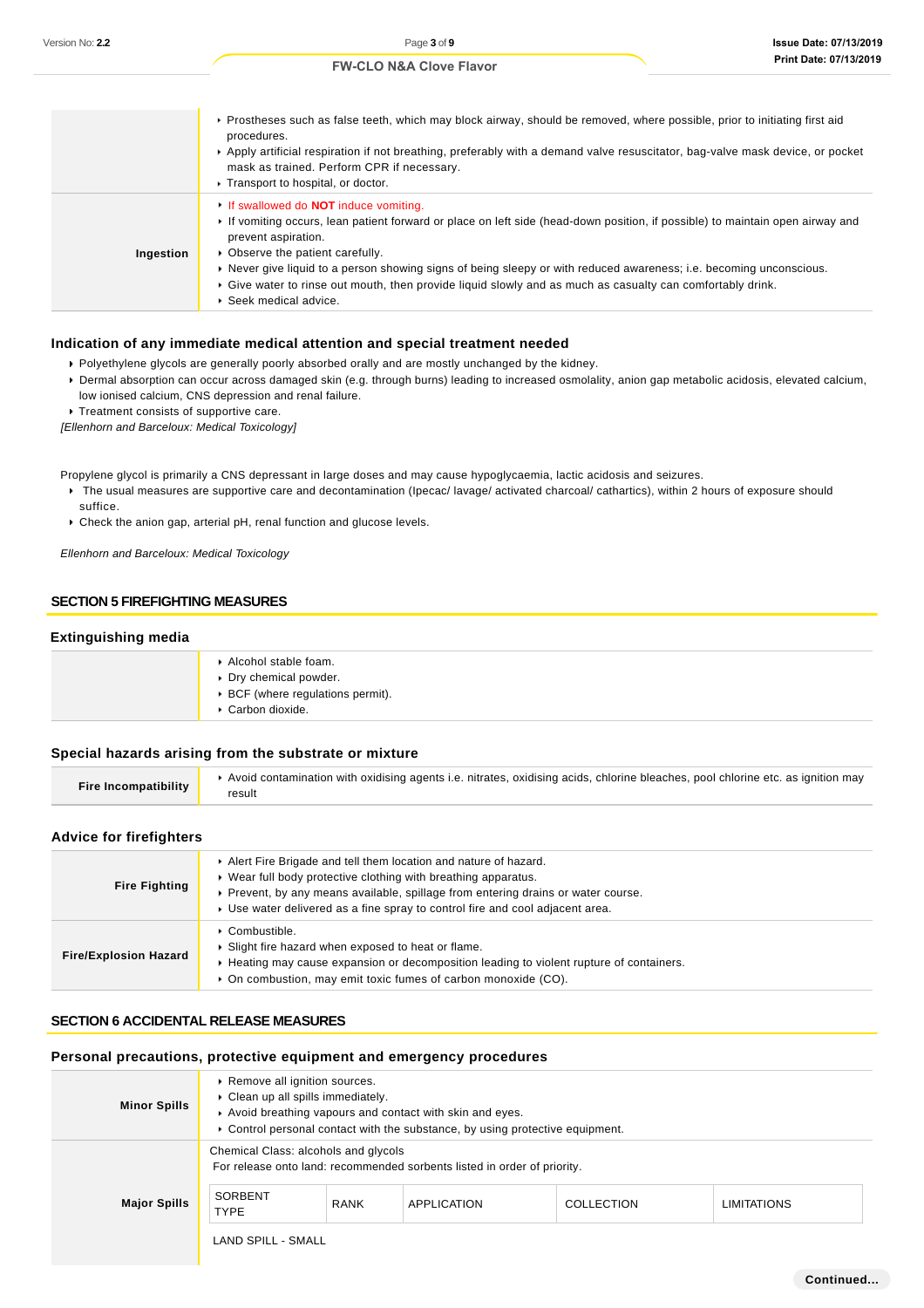| R, W, SS<br>cross-linked polymer - particulate<br>$\mathbf{1}$<br>shovel<br>shovel<br>$\mathbf{1}$<br>R, DGC, RT<br>cross-linked polymer - pillow<br>pitchfork<br>throw<br>R, I, P<br>2<br>sorbent clay - particulate<br>shovel<br>shovel<br>3<br>R, P, DGC, RT<br>pitchfork<br>throw<br>3<br>DGC, RT<br>treated wood fiber - pillow<br>pitchfork<br>throw<br>$\overline{4}$<br>foamed glass - pillow<br>R, P, DGC, RT<br>pichfork<br>throw<br>cross-linked polymer - particulate<br>$\mathbf{1}$<br>blower<br>skiploader<br>R.W. SS<br>2<br>W, SS, DGC<br>polypropylene - particulate<br>blower<br>skiploader<br>2<br>sorbent clay - particulate<br>blower<br>skiploader<br>R, I, W, P, DGC<br>DGC, RT<br>3<br>polypropylene - mat<br>throw<br>skiploader<br>3<br>expanded mineral - particulate<br>blower<br>skiploader<br>R, I, W, P, DGC<br>DGC, RT<br>polyurethane - mat<br>4<br>skiploader<br>throw<br>Reference: Sorbents for Liquid Hazardous Substance Cleanup and Control;<br>R.W Melvold et al: Pollution Technology Review No. 150: Noyes Data Corporation 1988<br>Clear area of personnel and move upwind. |                                                                                                                                                                                                                                                                                                                                                                              |  |  |
|-------------------------------------------------------------------------------------------------------------------------------------------------------------------------------------------------------------------------------------------------------------------------------------------------------------------------------------------------------------------------------------------------------------------------------------------------------------------------------------------------------------------------------------------------------------------------------------------------------------------------------------------------------------------------------------------------------------------------------------------------------------------------------------------------------------------------------------------------------------------------------------------------------------------------------------------------------------------------------------------------------------------------------------------------------------------------------------------------------------------------|------------------------------------------------------------------------------------------------------------------------------------------------------------------------------------------------------------------------------------------------------------------------------------------------------------------------------------------------------------------------------|--|--|
|                                                                                                                                                                                                                                                                                                                                                                                                                                                                                                                                                                                                                                                                                                                                                                                                                                                                                                                                                                                                                                                                                                                         |                                                                                                                                                                                                                                                                                                                                                                              |  |  |
|                                                                                                                                                                                                                                                                                                                                                                                                                                                                                                                                                                                                                                                                                                                                                                                                                                                                                                                                                                                                                                                                                                                         |                                                                                                                                                                                                                                                                                                                                                                              |  |  |
|                                                                                                                                                                                                                                                                                                                                                                                                                                                                                                                                                                                                                                                                                                                                                                                                                                                                                                                                                                                                                                                                                                                         |                                                                                                                                                                                                                                                                                                                                                                              |  |  |
|                                                                                                                                                                                                                                                                                                                                                                                                                                                                                                                                                                                                                                                                                                                                                                                                                                                                                                                                                                                                                                                                                                                         | wood fiber - pillow                                                                                                                                                                                                                                                                                                                                                          |  |  |
|                                                                                                                                                                                                                                                                                                                                                                                                                                                                                                                                                                                                                                                                                                                                                                                                                                                                                                                                                                                                                                                                                                                         |                                                                                                                                                                                                                                                                                                                                                                              |  |  |
|                                                                                                                                                                                                                                                                                                                                                                                                                                                                                                                                                                                                                                                                                                                                                                                                                                                                                                                                                                                                                                                                                                                         |                                                                                                                                                                                                                                                                                                                                                                              |  |  |
|                                                                                                                                                                                                                                                                                                                                                                                                                                                                                                                                                                                                                                                                                                                                                                                                                                                                                                                                                                                                                                                                                                                         | LAND SPILL - MEDIUM                                                                                                                                                                                                                                                                                                                                                          |  |  |
|                                                                                                                                                                                                                                                                                                                                                                                                                                                                                                                                                                                                                                                                                                                                                                                                                                                                                                                                                                                                                                                                                                                         |                                                                                                                                                                                                                                                                                                                                                                              |  |  |
|                                                                                                                                                                                                                                                                                                                                                                                                                                                                                                                                                                                                                                                                                                                                                                                                                                                                                                                                                                                                                                                                                                                         |                                                                                                                                                                                                                                                                                                                                                                              |  |  |
|                                                                                                                                                                                                                                                                                                                                                                                                                                                                                                                                                                                                                                                                                                                                                                                                                                                                                                                                                                                                                                                                                                                         |                                                                                                                                                                                                                                                                                                                                                                              |  |  |
|                                                                                                                                                                                                                                                                                                                                                                                                                                                                                                                                                                                                                                                                                                                                                                                                                                                                                                                                                                                                                                                                                                                         |                                                                                                                                                                                                                                                                                                                                                                              |  |  |
|                                                                                                                                                                                                                                                                                                                                                                                                                                                                                                                                                                                                                                                                                                                                                                                                                                                                                                                                                                                                                                                                                                                         |                                                                                                                                                                                                                                                                                                                                                                              |  |  |
|                                                                                                                                                                                                                                                                                                                                                                                                                                                                                                                                                                                                                                                                                                                                                                                                                                                                                                                                                                                                                                                                                                                         |                                                                                                                                                                                                                                                                                                                                                                              |  |  |
|                                                                                                                                                                                                                                                                                                                                                                                                                                                                                                                                                                                                                                                                                                                                                                                                                                                                                                                                                                                                                                                                                                                         | Legend<br>DGC: Not effective where ground cover is dense<br>R: Not reusable<br>I: Not incinerable<br>P: Effectiveness reduced when rainy<br>RT:Not effective where terrain is rugged<br>SS: Not for use within environmentally sensitive sites<br>W: Effectiveness reduced when windy<br>Moderate hazard.<br>Alert Fire Brigade and tell them location and nature of hazard. |  |  |
|                                                                                                                                                                                                                                                                                                                                                                                                                                                                                                                                                                                                                                                                                                                                                                                                                                                                                                                                                                                                                                                                                                                         | Personal Protective Equipment advice is contained in Section 8 of the MSDS.                                                                                                                                                                                                                                                                                                  |  |  |

# **SECTION 7 HANDLING AND STORAGE**

# **Precautions for safe handling**

| Safe handling     | • DO NOT allow clothing wet with material to stay in contact with skin<br>Avoid all personal contact, including inhalation.<br>▶ Wear protective clothing when risk of exposure occurs.<br>▶ Use in a well-ventilated area.<br>Prevent concentration in hollows and sumps. |
|-------------------|----------------------------------------------------------------------------------------------------------------------------------------------------------------------------------------------------------------------------------------------------------------------------|
| Other information | Material is hygroscopic, i.e. absorbs moisture from the air. Keep containers well sealed in storage.<br>Store in original containers.<br>Keep containers securely sealed.                                                                                                  |

# **Conditions for safe storage, including any incompatibilities**

| Suitable container         | ▶ Metal can or drum<br>• Packaging as recommended by manufacturer.<br>• Check all containers are clearly labelled and free from leaks.                                                                                                                                                                                                                                                                                                                                                                                                                                                                                                                                                                                                                                                                                                                                                                                                                                                                                                                                                       |
|----------------------------|----------------------------------------------------------------------------------------------------------------------------------------------------------------------------------------------------------------------------------------------------------------------------------------------------------------------------------------------------------------------------------------------------------------------------------------------------------------------------------------------------------------------------------------------------------------------------------------------------------------------------------------------------------------------------------------------------------------------------------------------------------------------------------------------------------------------------------------------------------------------------------------------------------------------------------------------------------------------------------------------------------------------------------------------------------------------------------------------|
| Storage<br>incompatibility | ► Glycols and their ethers undergo violent decomposition in contact with 70% perchloric acid. This seems likely to involve<br>formation of the glycol perchlorate esters (after scission of ethers) which are explosive, those of ethylene glycol and<br>3-chloro-1,2-propanediol being more powerful than glyceryl nitrate, and the former so sensitive that it explodes on addition<br>of water.<br>Alcohols<br>are incompatible with strong acids, acid chlorides, acid anhydrides, oxidising and reducing agents.<br>Freacts, possibly violently, with alkaline metals and alkaline earth metals to produce hydrogen<br>Freact with strong acids, strong caustics, aliphatic amines, isocyanates, acetaldehyde, benzoyl peroxide, chromic acid,<br>chromium oxide, dialkylzincs, dichlorine oxide, ethylene oxide, hypochlorous acid, isopropyl chlorocarbonate, lithium<br>tetrahydroaluminate, nitrogen dioxide, pentafluoroguanidine, phosphorus halides, phosphorus pentasulfide, tangerine oil,<br>triethylaluminium, triisobutylaluminium<br>In should not be heated above 49 deg. |

# **PACKAGE MATERIAL INCOMPATIBILITIES**

Not Available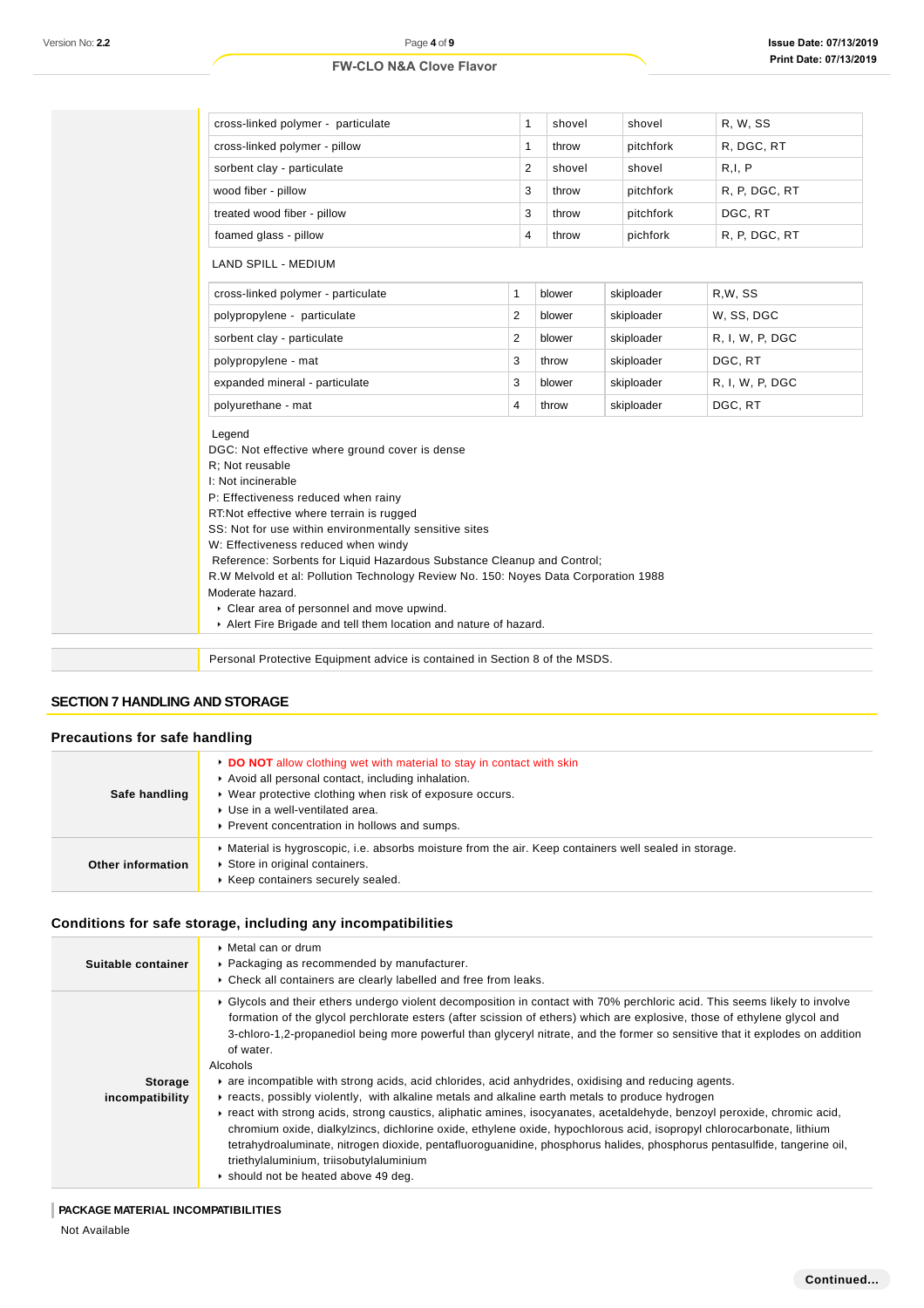# **SECTION 8 EXPOSURE CONTROLS / PERSONAL PROTECTION**

#### **Control parameters**

**OCCUPATIONAL EXPOSURE LIMITS (OEL)**

#### **INGREDIENT DATA**

Not Available

#### **EMERGENCY LIMITS**

| Ingredient       | <b>Material name</b>                | TEEL-1            |                     | TEEL-2     | TEEL-3     |
|------------------|-------------------------------------|-------------------|---------------------|------------|------------|
| propylene glycol | Propylene glycol; (1,2-Propanediol) | $30 \text{ mg/m}$ |                     | 1300 mg/m3 | 7900 mg/m3 |
|                  |                                     |                   |                     |            |            |
| Ingredient       | <b>Original IDLH</b>                |                   | <b>Revised IDLH</b> |            |            |
| propylene glycol | Not Available                       |                   | Not Available       |            |            |
| oil of cloves    | Not Available                       |                   | Not Available       |            |            |

#### **MATERIAL DATA**

for propylene glycol:

Saturated vapour concentration @ 20 deg C.= 65.8 ppm, 204.6 mg/m3; i.e higher concentrations can only occur as aerosols or at higher temperatures. Odour Threshold: Practically odourless.

A small number of individuals show skin irritation or sensitisation from repeated or prolonged exposure to propylene glycol. A workplace environmental exposure limit (WEEL) has been established by AIHA and is thought to be protective against systemic effects.

#### **Exposure controls**

| Appropriate<br>engineering controls | Engineering controls are used to remove a hazard or place a barrier between the worker and the hazard. Well-designed<br>engineering controls can be highly effective in protecting workers and will typically be independent of worker interactions to<br>provide this high level of protection.<br>The basic types of engineering controls are:<br>Process controls which involve changing the way a job activity or process is done to reduce the risk.<br>Enclosure and/or isolation of emission source which keeps a selected hazard "physically" away from the worker and<br>ventilation that strategically "adds" and "removes" air in the work environment. |
|-------------------------------------|--------------------------------------------------------------------------------------------------------------------------------------------------------------------------------------------------------------------------------------------------------------------------------------------------------------------------------------------------------------------------------------------------------------------------------------------------------------------------------------------------------------------------------------------------------------------------------------------------------------------------------------------------------------------|
| <b>Personal protection</b>          |                                                                                                                                                                                                                                                                                                                                                                                                                                                                                                                                                                                                                                                                    |
| Eye and face<br>protection          | Safety glasses with side shields.<br>Chemical goggles.<br>• Contact lenses may pose a special hazard; soft contact lenses may absorb and concentrate irritants. A written policy<br>document, describing the wearing of lenses or restrictions on use, should be created for each workplace or task.                                                                                                                                                                                                                                                                                                                                                               |
| <b>Skin protection</b>              | See Hand protection below                                                                                                                                                                                                                                                                                                                                                                                                                                                                                                                                                                                                                                          |
| <b>Hands/feet protection</b>        | ▶ Wear chemical protective gloves, e.g. PVC.<br>▶ Wear safety footwear or safety gumboots, e.g. Rubber<br>The selection of suitable gloves does not only depend on the material, but also on further marks of quality which vary from<br>manufacturer to manufacturer. Where the chemical is a preparation of several substances, the resistance of the glove<br>material can not be calculated in advance and has therefore to be checked prior to the application.<br>The exact break through time for substances has to be obtained from the manufacturer of the protective gloves and has to<br>be observed when making a final choice.                        |
| <b>Body protection</b>              | See Other protection below                                                                                                                                                                                                                                                                                                                                                                                                                                                                                                                                                                                                                                         |
| Other protection                    | • Overalls.<br>▶ P.V.C. apron.<br>▶ Barrier cream.                                                                                                                                                                                                                                                                                                                                                                                                                                                                                                                                                                                                                 |
| <b>Thermal hazards</b>              | Not Available                                                                                                                                                                                                                                                                                                                                                                                                                                                                                                                                                                                                                                                      |

#### **Recommended material(s)**

**GLOVE SELECTION INDEX**

Glove selection is based on a modified presentation of the:

#### **"Forsberg Clothing Performance Index".**

 The effect(s) of the following substance(s) are taken into account in the **computer-generated** selection:

#### FW-CLO N&A Clove Flavor

# **Respiratory protection**

Type A-P Filter of sufficient capacity. (AS/NZS 1716 & 1715, EN 143:2000 & 149:2001, ANSI Z88 or national equivalent)

Where the concentration of gas/particulates in the breathing zone, approaches or exceeds the "Exposure Standard" (or ES), respiratory protection is required.

Degree of protection varies with both face-piece and Class of filter; the nature of protection varies with Type of filter.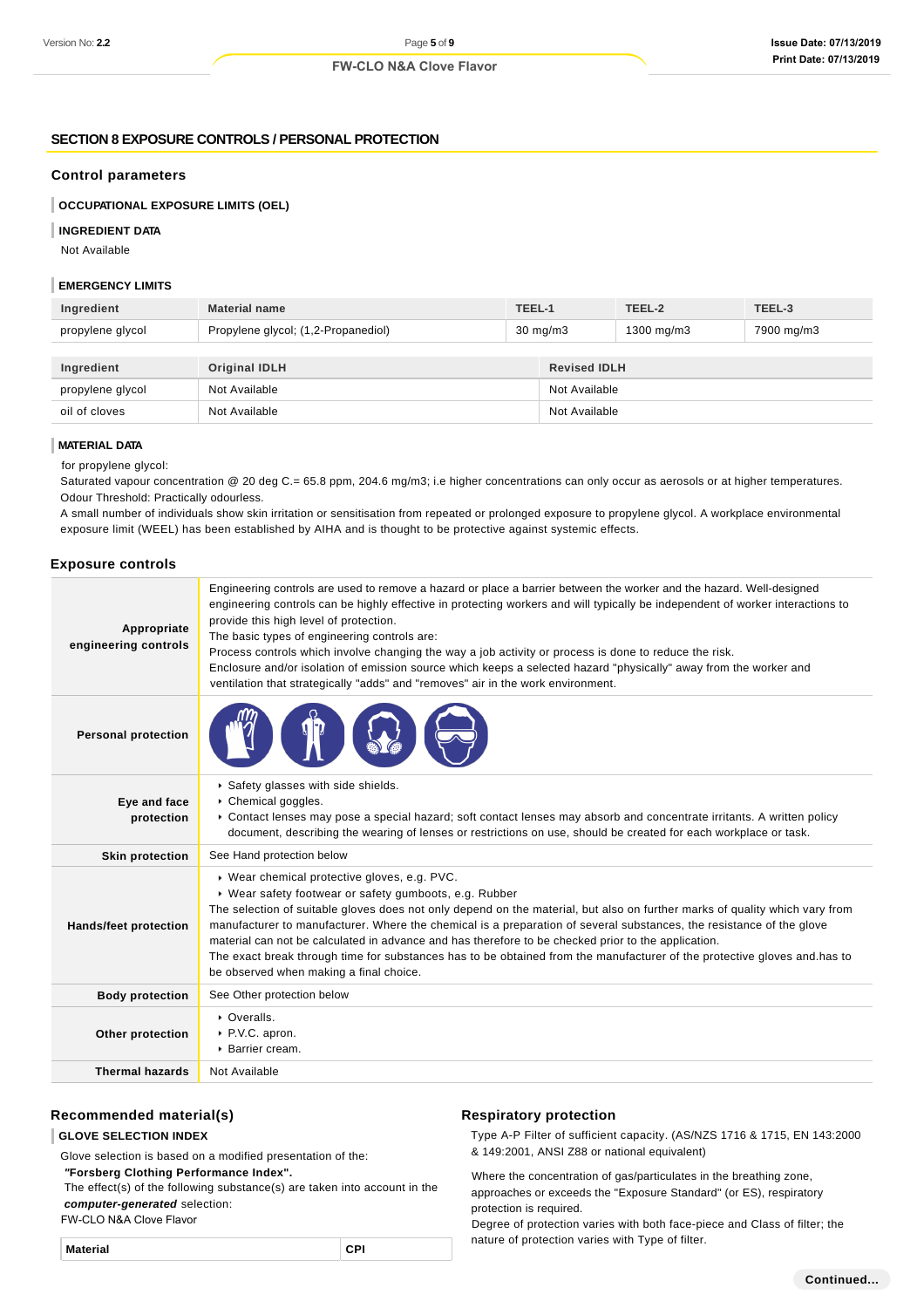| PE/EVAL/PE |  |
|------------|--|
| ______     |  |

| Required<br><b>Minimum</b><br><b>Protection Factor</b> | Half-Face<br>Respirator | <b>Full-Face</b><br>Respirator    | <b>Powered Air</b><br>Respirator       |
|--------------------------------------------------------|-------------------------|-----------------------------------|----------------------------------------|
| up to $10 \times ES$                                   | A-AUS P2                | $\blacksquare$                    | A-PAPR-AUS /<br>Class 1 P <sub>2</sub> |
| up to $50 \times ES$                                   | $\blacksquare$          | A-AUS / Class<br>1 P <sub>2</sub> |                                        |
| up to $100 \times ES$                                  | $\blacksquare$          | $A-2$ P <sub>2</sub>              | A-PAPR-2 P2 $\land$                    |

#### ^ - Full-face

# **SECTION 9 PHYSICAL AND CHEMICAL PROPERTIES**

# **Information on basic physical and chemical properties**

| Version No: 2.2                                 | Page 6 of 9                                                                                                                                                                                                                                                                  |                                                                                                                                                                                                                                                                                                                                                                           |                                                       |                                   | <b>Issue Date: 07/13/201</b>     |  |
|-------------------------------------------------|------------------------------------------------------------------------------------------------------------------------------------------------------------------------------------------------------------------------------------------------------------------------------|---------------------------------------------------------------------------------------------------------------------------------------------------------------------------------------------------------------------------------------------------------------------------------------------------------------------------------------------------------------------------|-------------------------------------------------------|-----------------------------------|----------------------------------|--|
|                                                 | <b>FW-CLO N&amp;A Clove Flavor</b>                                                                                                                                                                                                                                           |                                                                                                                                                                                                                                                                                                                                                                           |                                                       |                                   | Print Date: 07/13/201            |  |
| PE/EVAL/PE                                      |                                                                                                                                                                                                                                                                              |                                                                                                                                                                                                                                                                                                                                                                           |                                                       |                                   |                                  |  |
| * CPI - Chemwatch Performance Index             | Α                                                                                                                                                                                                                                                                            | Required<br><b>Minimum</b><br><b>Protection Factor</b>                                                                                                                                                                                                                                                                                                                    | <b>Half-Face</b><br>Respirator                        | <b>Full-Face</b><br>Respirator    | <b>Powered Air</b><br>Respirator |  |
| A: Best Selection                               | B: Satisfactory; may degrade after 4 hours continuous immersion                                                                                                                                                                                                              | up to $10 \times ES$                                                                                                                                                                                                                                                                                                                                                      | A-AUS P2                                              |                                   | A-PAPR-AUS /<br>Class 1 P2       |  |
|                                                 | C: Poor to Dangerous Choice for other than short term immersion<br><b>NOTE:</b> As a series of factors will influence the actual performance of the<br>glove, a final selection must be based on detailed observation. -                                                     | up to $50 \times ES$                                                                                                                                                                                                                                                                                                                                                      |                                                       | A-AUS / Class<br>1 P <sub>2</sub> |                                  |  |
|                                                 | * Where the glove is to be used on a short term, casual or infrequent                                                                                                                                                                                                        | up to $100 \times ES$                                                                                                                                                                                                                                                                                                                                                     | $\overline{a}$                                        | A-2 P2                            | A-PAPR-2 P2 ^                    |  |
|                                                 | basis, factors such as "feel" or convenience (e.g. disposability), may<br>dictate a choice of gloves which might otherwise be unsuitable following<br>long-term or frequent use. A qualified practitioner should be consulted.<br>SECTION 9 PHYSICAL AND CHEMICAL PROPERTIES | ^ - Full-face<br>$A(All classes) = Organic vapours, B AUS or B1 = Acid gases, B2 = Acid$<br>gas or hydrogen cyanide(HCN), B3 = Acid gas or hydrogen cyanide(HCN),<br>$E =$ Sulfur dioxide(SO2), G = Agricultural chemicals, K = Ammonia(NH3),<br>$Hg$ = Mercury, NO = Oxides of nitrogen, MB = Methyl bromide, AX = Low<br>boiling point organic compounds(below 65 degC) |                                                       |                                   |                                  |  |
|                                                 | Information on basic physical and chemical properties                                                                                                                                                                                                                        |                                                                                                                                                                                                                                                                                                                                                                           |                                                       |                                   |                                  |  |
| Appearance                                      | Clear colorless                                                                                                                                                                                                                                                              |                                                                                                                                                                                                                                                                                                                                                                           |                                                       |                                   |                                  |  |
| <b>Physical state</b>                           | Liquid                                                                                                                                                                                                                                                                       | <b>Relative density</b><br>(Water = 1)                                                                                                                                                                                                                                                                                                                                    | 1.04                                                  |                                   |                                  |  |
| Odour                                           | Not Available                                                                                                                                                                                                                                                                | <b>Partition coefficient</b><br>n-octanol / water                                                                                                                                                                                                                                                                                                                         |                                                       | Not Available                     |                                  |  |
| <b>Odour threshold</b>                          | Not Available                                                                                                                                                                                                                                                                | <b>Auto-ignition</b><br>Not Available<br>temperature (°C)                                                                                                                                                                                                                                                                                                                 |                                                       |                                   |                                  |  |
| pH (as supplied)                                | Not Available                                                                                                                                                                                                                                                                | <b>Decomposition</b><br>temperature                                                                                                                                                                                                                                                                                                                                       |                                                       | Not Available                     |                                  |  |
| Melting point /<br>freezing point (°C)          | Not Available                                                                                                                                                                                                                                                                |                                                                                                                                                                                                                                                                                                                                                                           | Not Available<br>Viscosity (cSt)                      |                                   |                                  |  |
| Initial boiling point<br>and boiling range (°C) | Not Available                                                                                                                                                                                                                                                                | Molecular weight                                                                                                                                                                                                                                                                                                                                                          | (g/mol)                                               | Not Available                     |                                  |  |
| Flash point (°C)<br><b>Evaporation rate</b>     | >93<br>Not Available                                                                                                                                                                                                                                                         | <b>Explosive properties</b>                                                                                                                                                                                                                                                                                                                                               | Clove<br>Taste                                        | Not Available                     |                                  |  |
| <b>Flammability</b>                             | Not Applicable                                                                                                                                                                                                                                                               |                                                                                                                                                                                                                                                                                                                                                                           |                                                       | Not Available                     |                                  |  |
| <b>Upper Explosive Limit</b><br>$(\%)$          | Not Available                                                                                                                                                                                                                                                                | <b>Oxidising properties</b><br><b>Surface Tension</b><br>(dyn/cm or mN/m)                                                                                                                                                                                                                                                                                                 | Not Available                                         |                                   |                                  |  |
| <b>Lower Explosive Limit</b><br>$(\%)$          | Not Available                                                                                                                                                                                                                                                                | <b>Volatile Component</b>                                                                                                                                                                                                                                                                                                                                                 | $(% \mathcal{L}^{\prime }\cap \mathcal{L}^{\prime })$ | Not Available                     |                                  |  |
| Vapour pressure (kPa)                           | Not Available                                                                                                                                                                                                                                                                | Gas group                                                                                                                                                                                                                                                                                                                                                                 |                                                       | Not Available                     |                                  |  |
| Solubility in water<br>(g/L)                    | Miscible                                                                                                                                                                                                                                                                     | pH as a solution (1%)                                                                                                                                                                                                                                                                                                                                                     |                                                       | Not Available                     |                                  |  |
| Vapour density (Air =<br>1)                     | Not Available                                                                                                                                                                                                                                                                |                                                                                                                                                                                                                                                                                                                                                                           | VOC g/L                                               | Not Available                     |                                  |  |
| <b>SECTION 10 STABILITY AND REACTIVITY</b>      |                                                                                                                                                                                                                                                                              |                                                                                                                                                                                                                                                                                                                                                                           |                                                       |                                   |                                  |  |
| Reactivity                                      | See section 7                                                                                                                                                                                                                                                                |                                                                                                                                                                                                                                                                                                                                                                           |                                                       |                                   |                                  |  |
| <b>Chemical stability</b>                       | • Unstable in the presence of incompatible materials.<br>Product is considered stable.<br>Hazardous polymerisation will not occur.                                                                                                                                           |                                                                                                                                                                                                                                                                                                                                                                           |                                                       |                                   |                                  |  |
| Possibility of<br>hazardous reactions           | See section 7                                                                                                                                                                                                                                                                |                                                                                                                                                                                                                                                                                                                                                                           |                                                       |                                   |                                  |  |
| <b>Conditions to avoid</b>                      | See section 7                                                                                                                                                                                                                                                                |                                                                                                                                                                                                                                                                                                                                                                           |                                                       |                                   |                                  |  |
| Incompatible materials                          | See section 7                                                                                                                                                                                                                                                                |                                                                                                                                                                                                                                                                                                                                                                           |                                                       |                                   |                                  |  |
| Hazardous<br>decomposition                      | See section 5                                                                                                                                                                                                                                                                |                                                                                                                                                                                                                                                                                                                                                                           |                                                       |                                   |                                  |  |

# **SECTION 10 STABILITY AND REACTIVITY**

| Reactivity                                    | See section 7                                                                                                                        |
|-----------------------------------------------|--------------------------------------------------------------------------------------------------------------------------------------|
| <b>Chemical stability</b>                     | • Unstable in the presence of incompatible materials.<br>▶ Product is considered stable.<br>Hazardous polymerisation will not occur. |
| Possibility of<br>hazardous reactions         | See section 7                                                                                                                        |
| <b>Conditions to avoid</b>                    | See section 7                                                                                                                        |
| Incompatible materials                        | See section 7                                                                                                                        |
| <b>Hazardous</b><br>decomposition<br>products | See section 5                                                                                                                        |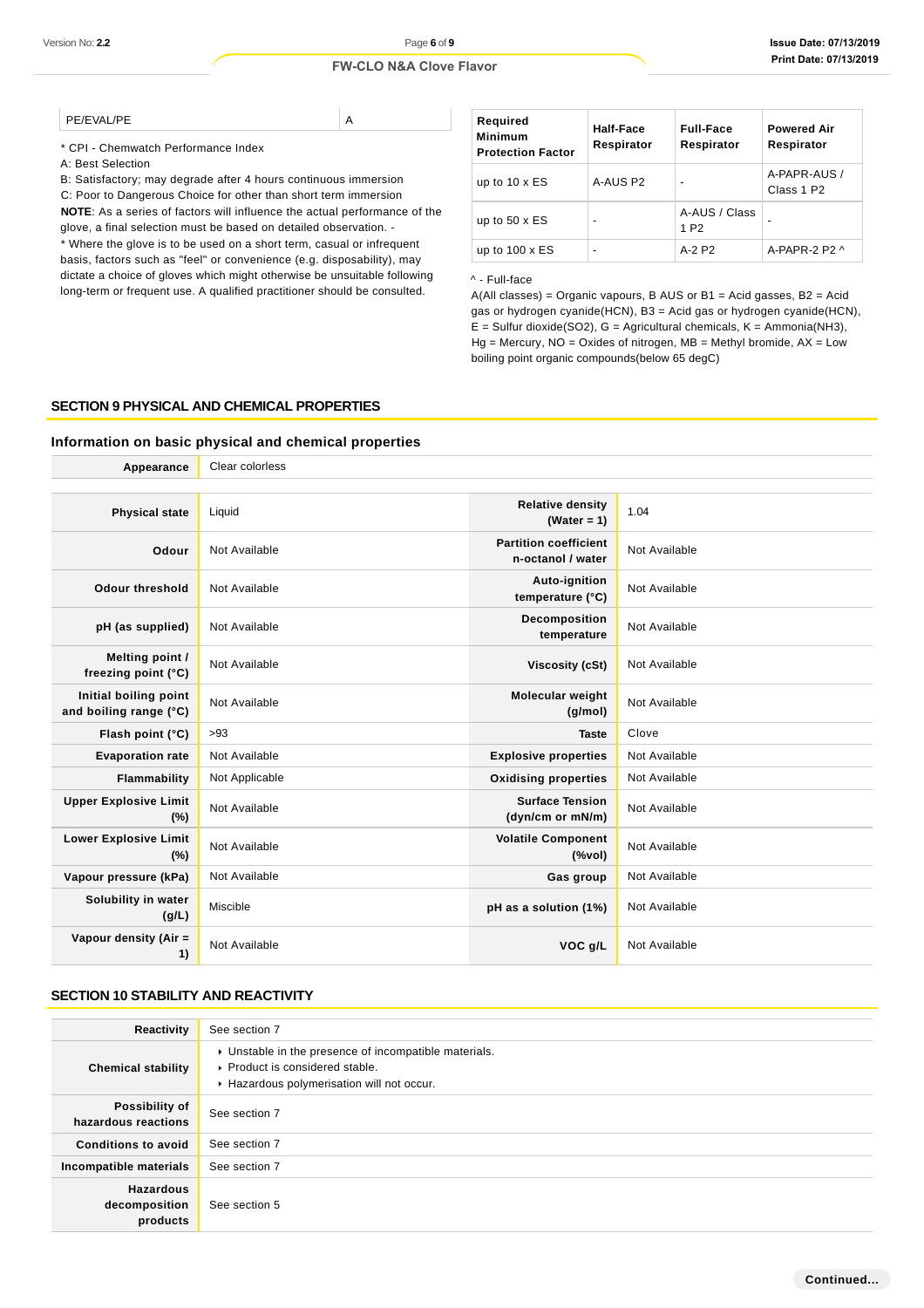# **SECTION 11 TOXICOLOGICAL INFORMATION**

# **Information on toxicological effects**

| <b>Inhaled</b>      | The material is not thought to produce respiratory irritation (as classified by EC Directives using animal models).<br>Nevertheless inhalation of vapours, fumes or aerosols, especially for prolonged periods, may produce respiratory discomfort<br>and occasionally, distress.<br>Inhalation of vapours may cause drowsiness and dizziness. This may be accompanied by narcosis, reduced alertness, loss<br>of reflexes, lack of coordination and vertigo.                                                                                                                                                                                                                                                                                                                                                                                                                                                                                                                                                                          |
|---------------------|----------------------------------------------------------------------------------------------------------------------------------------------------------------------------------------------------------------------------------------------------------------------------------------------------------------------------------------------------------------------------------------------------------------------------------------------------------------------------------------------------------------------------------------------------------------------------------------------------------------------------------------------------------------------------------------------------------------------------------------------------------------------------------------------------------------------------------------------------------------------------------------------------------------------------------------------------------------------------------------------------------------------------------------|
| Ingestion           | Accidental ingestion of the material may be damaging to the health of the individual.<br>Ingestion of propylene glycol produced reversible central nervous system depression in humans following ingestion of 60 ml.<br>Symptoms included increased heart-rate (tachycardia), excessive sweating (diaphoresis) and grand mal seizures in a 15<br>month child who ingested large doses (7.5 ml/day for 8 days) as an ingredient of vitamin preparation.<br>Excessive repeated ingestions may cause hypoglycaemia (low levels of glucose in the blood stream) among susceptible<br>individuals; this may result in muscular weakness, incoordination and mental confusion.                                                                                                                                                                                                                                                                                                                                                               |
| <b>Skin Contact</b> | Skin contact is not thought to have harmful health effects (as classified under EC Directives); the material may still produce<br>health damage following entry through wounds, lesions or abrasions.<br>The material may produce moderate skin irritation; limited evidence or practical experience suggests, that the material either:<br>▶ produces moderate inflammation of the skin in a substantial number of individuals following direct contact and/or<br>► produces significant, but moderate, inflammation when applied to the healthy intact skin of animals (for up to four hours),<br>such inflammation being present twenty-four hours or more after the end of the exposure period.<br>Skin irritation may also be present after prolonged or repeated exposure; this may result in a form of contact dermatitis<br>(nonallergic). The dermatitis is often characterised by skin redness (erythema) and swelling (oedema) which may progress to<br>blistering (vesiculation), scaling and thickening of the epidermis. |
| Eye                 | Irritation of the eyes may produce a heavy secretion of tears (lachrymation).<br>Limited evidence or practical experience suggests, that the material may cause eye irritation in a substantial number of<br>individuals. Repeated or prolonged eye contact may cause inflammation characterised by temporary redness (similar to<br>windburn) of the conjunctiva (conjunctivitis); temporary impairment of vision and/or other transient eye damage/ulceration<br>may occur.                                                                                                                                                                                                                                                                                                                                                                                                                                                                                                                                                          |
| <b>Chronic</b>      | Limited evidence suggests that repeated or long-term occupational exposure may produce cumulative health effects<br>involving organs or biochemical systems.<br>Certain substances, commonly found in perfumes or perfumed products, produce hypersensitivity. Sensitising constituents<br>have been classified as Class A (common sensitisers) or Class B (rare sensitisers) in a Japanese study (Nakayama 1998).<br>Contact allergy to perfumes occurs with a relatively high incidence, such incidence only surpassed by nickel allergy in the<br>community.                                                                                                                                                                                                                                                                                                                                                                                                                                                                        |

| <b>FW-CLO N&amp;A</b>                        | <b>TOXICITY</b>                                                                                                                                                                                                                                  | <b>IRRITATION</b>                  |                   |
|----------------------------------------------|--------------------------------------------------------------------------------------------------------------------------------------------------------------------------------------------------------------------------------------------------|------------------------------------|-------------------|
| <b>Clove Flavor</b>                          | Not Available                                                                                                                                                                                                                                    | Not Available                      |                   |
|                                              |                                                                                                                                                                                                                                                  |                                    |                   |
|                                              | <b>TOXICITY</b>                                                                                                                                                                                                                                  | <b>IRRITATION</b>                  |                   |
|                                              | Dermal (rabbit) LD50: >2000 mg/kg <sup>[1]</sup>                                                                                                                                                                                                 | Eye (rabbit): 100 mg - mild        |                   |
| propylene glycol                             | Oral (rat) LD50: 20000 mg/kgd <sup>[2]</sup>                                                                                                                                                                                                     | Eye (rabbit): 500 mg/24h - mild    |                   |
|                                              |                                                                                                                                                                                                                                                  | Skin(human):104 mg/3d Intermit Mod |                   |
|                                              |                                                                                                                                                                                                                                                  | Skin(human):500 mg/7days mild      |                   |
|                                              |                                                                                                                                                                                                                                                  |                                    |                   |
|                                              | <b>TOXICITY</b>                                                                                                                                                                                                                                  |                                    | <b>IRRITATION</b> |
| oil of cloves                                | Dermal (rabbit) LD50: 1200 mg/kg <sup>[2]</sup>                                                                                                                                                                                                  |                                    | Nil reported      |
|                                              | Oral (rat) LD50: 1370 mg/kg <sup>[2]</sup>                                                                                                                                                                                                       |                                    |                   |
| Legend:                                      | 1. Value obtained from Europe ECHA Registered Substances - Acute toxicity 2.* Value obtained from manufacturer's msds.                                                                                                                           |                                    |                   |
|                                              | Unless otherwise specified data extracted from RTECS - Register of Toxic Effect of chemical Substances                                                                                                                                           |                                    |                   |
|                                              |                                                                                                                                                                                                                                                  |                                    |                   |
|                                              | No significant acute toxicological data identified in literature search.                                                                                                                                                                         |                                    |                   |
| <b>FW-CLO N&amp;A</b><br><b>Clove Flavor</b> | The acute oral toxicity of propylene glycol is very low, and large quantities are required to cause perceptible health<br>damage in humans. Serious toxicity generally occurs only at plasma concentrations over 1 g/L, which requires extremely |                                    |                   |
|                                              | high intake over a relatively short period of time. It would be nearly impossible to reach toxic levels by consuming foods                                                                                                                       |                                    |                   |
|                                              | or supplements, which contain at most 1 g/kg of PG.                                                                                                                                                                                              |                                    |                   |
|                                              | The material may cause skin irritation after prolonged or repeated exposure and may produce a contact dermatitis                                                                                                                                 |                                    |                   |
| <b>PROPYLENE GLYCOL</b>                      | (nonallergic). This form of dermatitis is often characterised by skin redness (erythema) and swelling the epidermis.<br>Histologically there may be intercellular oedema of the spongy layer (spongiosis) and intracellular oedema of the        |                                    |                   |
|                                              |                                                                                                                                                                                                                                                  |                                    |                   |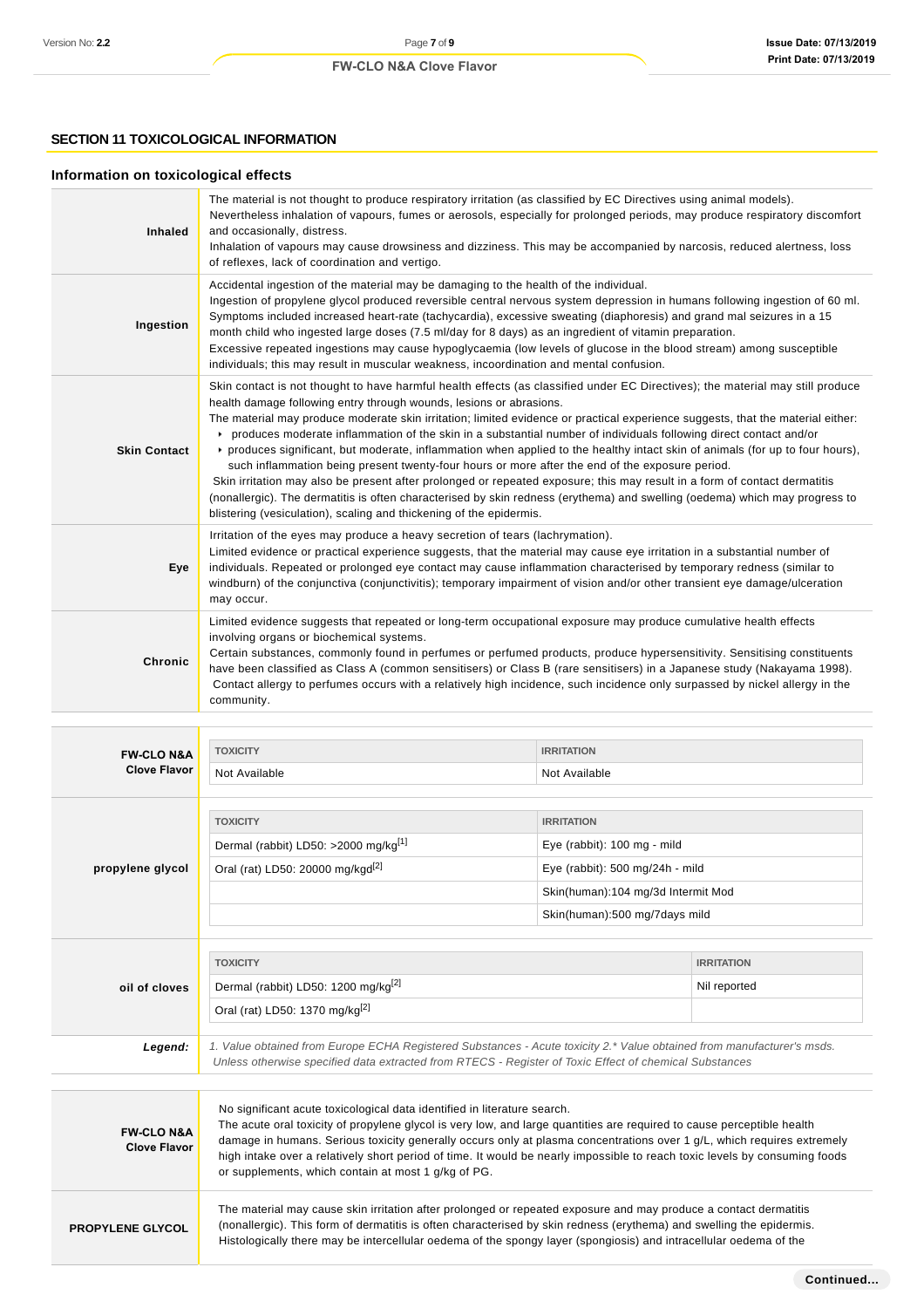$\blacktriangleright$  – Data available but does not fill the criteria for classification

 $\bigcirc$  – Data Not Available to make classification

#### **FW-CLO N&A Clove Flavor**

|                                             | epidermis.<br>The acute oral toxicity of propylene glycol is very low, and large quantities are required to cause perceptible health<br>damage in humans.                                                                                                                                                                                                                                                                                             |         |
|---------------------------------------------|-------------------------------------------------------------------------------------------------------------------------------------------------------------------------------------------------------------------------------------------------------------------------------------------------------------------------------------------------------------------------------------------------------------------------------------------------------|---------|
| <b>OIL OF CLOVES</b>                        | The following information refers to contact allergens as a group and may not be specific to this product.<br>Contact allergies quickly manifest themselves as contact eczema, more rarely as urticaria or Quincke's oedema. The<br>pathogenesis of contact eczema involves a cell-mediated (T lymphocytes) immune reaction of the delayed type. Other<br>allergic skin reactions, e.g. contact urticaria, involve antibody-mediated immune reactions. |         |
|                                             |                                                                                                                                                                                                                                                                                                                                                                                                                                                       |         |
| <b>Acute Toxicity</b>                       | O<br>Carcinogenicity                                                                                                                                                                                                                                                                                                                                                                                                                                  | O       |
| <b>Skin</b><br><b>Irritation/Corrosion</b>  | Q<br>Reproductivity                                                                                                                                                                                                                                                                                                                                                                                                                                   | O       |
| <b>Serious Eye</b><br>Damage/Irritation     | STOT - Single<br>v<br><b>Exposure</b>                                                                                                                                                                                                                                                                                                                                                                                                                 | $\circ$ |
| <b>Respiratory or Skin</b><br>sensitisation | <b>STOT - Repeated</b><br>Q<br><b>Exposure</b>                                                                                                                                                                                                                                                                                                                                                                                                        | Q       |

**CMR STATUS**

Not Applicable

### **SECTION 12 ECOLOGICAL INFORMATION**

#### **Toxicity**

#### **NOT AVAILABLE**

| Ingredient       | Endpoint      | <b>Test Duration</b> | <b>Effect</b> | Value         | <b>Species</b> | <b>BCF</b>    |
|------------------|---------------|----------------------|---------------|---------------|----------------|---------------|
| propylene glycol | Not Available | Not Available        | Not Available | Not Available | Not Available  | Not Available |
| oil of cloves    | Not Available | Not Available        | Not Available | Not Available | Not Available  | Not Available |

#### for eugenol:

#### **Environmental fate:**

Eugenol is a very weak organic acid, with pKa of 10.19. In aqueous solution, the acid is not substantially dissociated.

Eugenol is a volatile liquid at room temperature and has moderate water solubility (2,463 mg/L at 25 deg C). The octanol-water partition coefficient, Kow, for eugenol is 186, indicating low solubility in water relative to organic solvents and low to moderate potential for bioaccumulation, with an estimated bioconcentration factor of 31

The organic-carbon-adjusted soil adsorption coefficient (Koc) of eugenol is 409 mL/g, a value that indicates that, in a mix of soil and water, eugenol is distributed in both media, with a slight preference for binding to soil.

#### **Persistence and degradability**

| Ingredient       | Persistence: Water/Soil | Persistence: Air |
|------------------|-------------------------|------------------|
| propylene glycol | LOW                     | LOW              |

# **Bioaccumulative potential**

| Ingredient       | <b>Bioaccumulation</b> |
|------------------|------------------------|
| propylene glycol | $LOW (BCF = 1)$        |

#### **Mobility in soil**

| nro |  |
|-----|--|

#### **SECTION 13 DISPOSAL CONSIDERATIONS**

#### **Waste treatment methods**

**Product / Packaging disposal**

Legislation addressing waste disposal requirements may differ by country, state and/ or territory. Each user must refer to laws operating in their area. In some areas, certain wastes must be tracked. A Hierarchy of Controls seems to be common - the user should investigate: